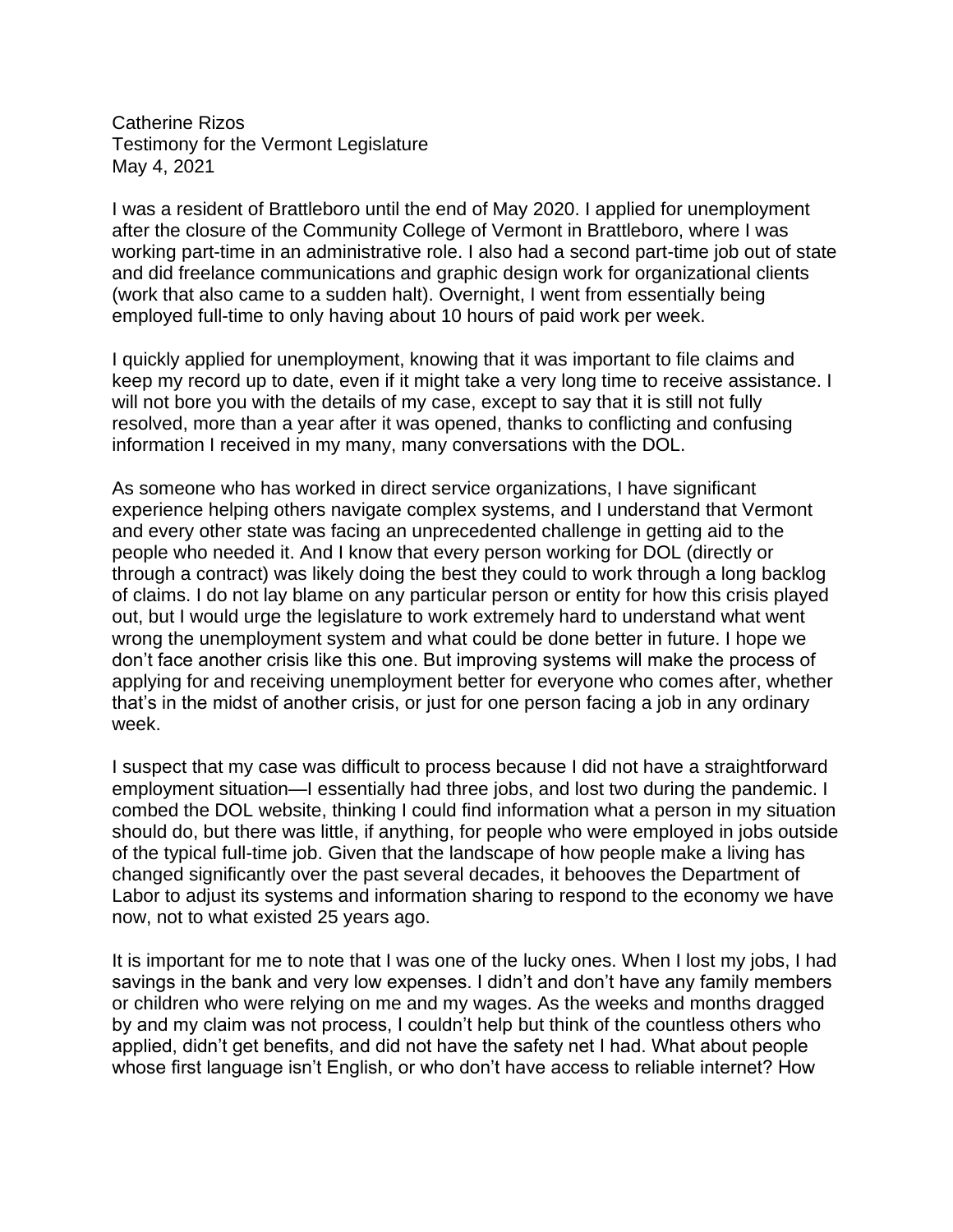could they navigate this? Vermont's unemployment system needs to be reimagined and restructured. Because as we learned this year, any one of us might end up needing it.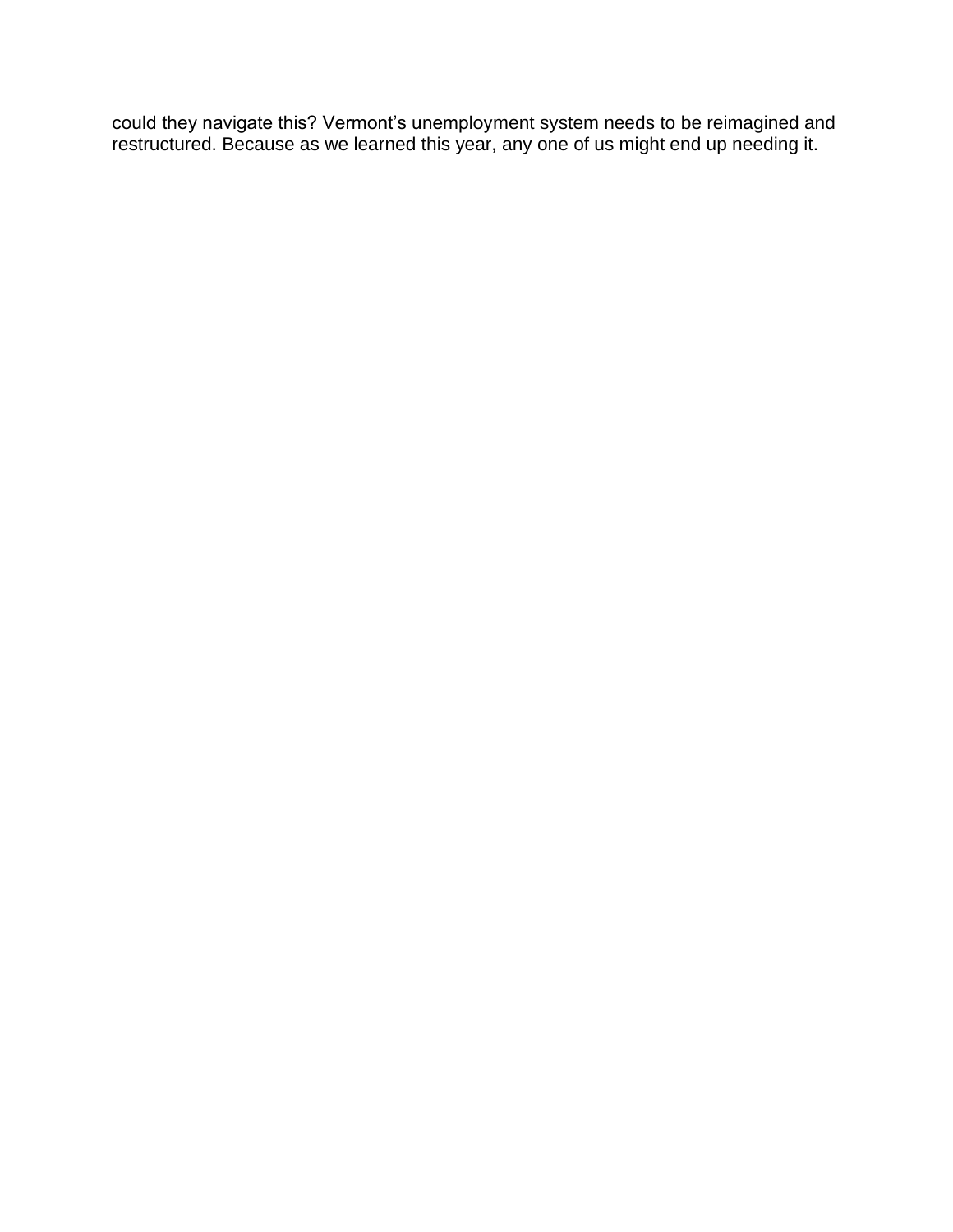## **Unemployment Testimony Tuesday, May 4, 2021 Submitted by Llu Mulvaney-Stanak, Burlington, VT**

My name is Llu Mulvaney-Stanak. I am a life-long Vermonter and I live in Burlington with my partner and 3 year old.

First, I want to thank all the legislators and staff who made tonight's public hearing happen. The pandemic has amplified so many of our broken public systems and it is important that we understand what is not working, so we can fix it.

Like many Vermonters, I struggled mightily during the first few months of the pandemic trying to juggle full-time work alongside my partner, full-time care for our then 2 year old, and get through lockdown.

By the end of the summer, exhausted and beyond stressed, we realized it was impossible to sustain the juggling act. Due to health insurance and my job ending, I dropped out of the workforce so I could provide more care for our toddler and manage our day to day lives.

This was my first time as an adult that I ever needed to pursue public assistance. It was humbling to say the least. We were and are so grateful for the expansion of eligibility.

While the DOL has stated their internal systems are woefully out of date, I think their bigger issues are their communication with users, user-interface, and oversight management of the program.

Here are some specifics:

- I experienced excessive wait times on the phone, in August and still to this day.
- The website for filing is a disaster. Instructions are clunky, outdated information about the holidays are still up, and there are broken links scattered all over.
- Since the call center was outsourced out of state, I have constantly had trouble getting answers to my basic questions, like "which kind of unemployment am I on? If I pick up temp work how does that factor my eligibility?"
- When my personal information was compromised in the tax form fiasco, DOL's emails were hard to understand. Making an already alarming situation even harder.
- Communication in general has been lacking, literally. I got kicked off benefits with no notification. I had to laugh when I saw that Governor Dean got an intro packet due to fraud, but I never got anything when I signed up.

Using our unemployment system has been time consuming, stressful, and frankly I am paranoid I will be accused of fraud because something isn't right in my account with DOL.

13 months into this pandemic, the user-experience should be top notch, not clunky and crappy.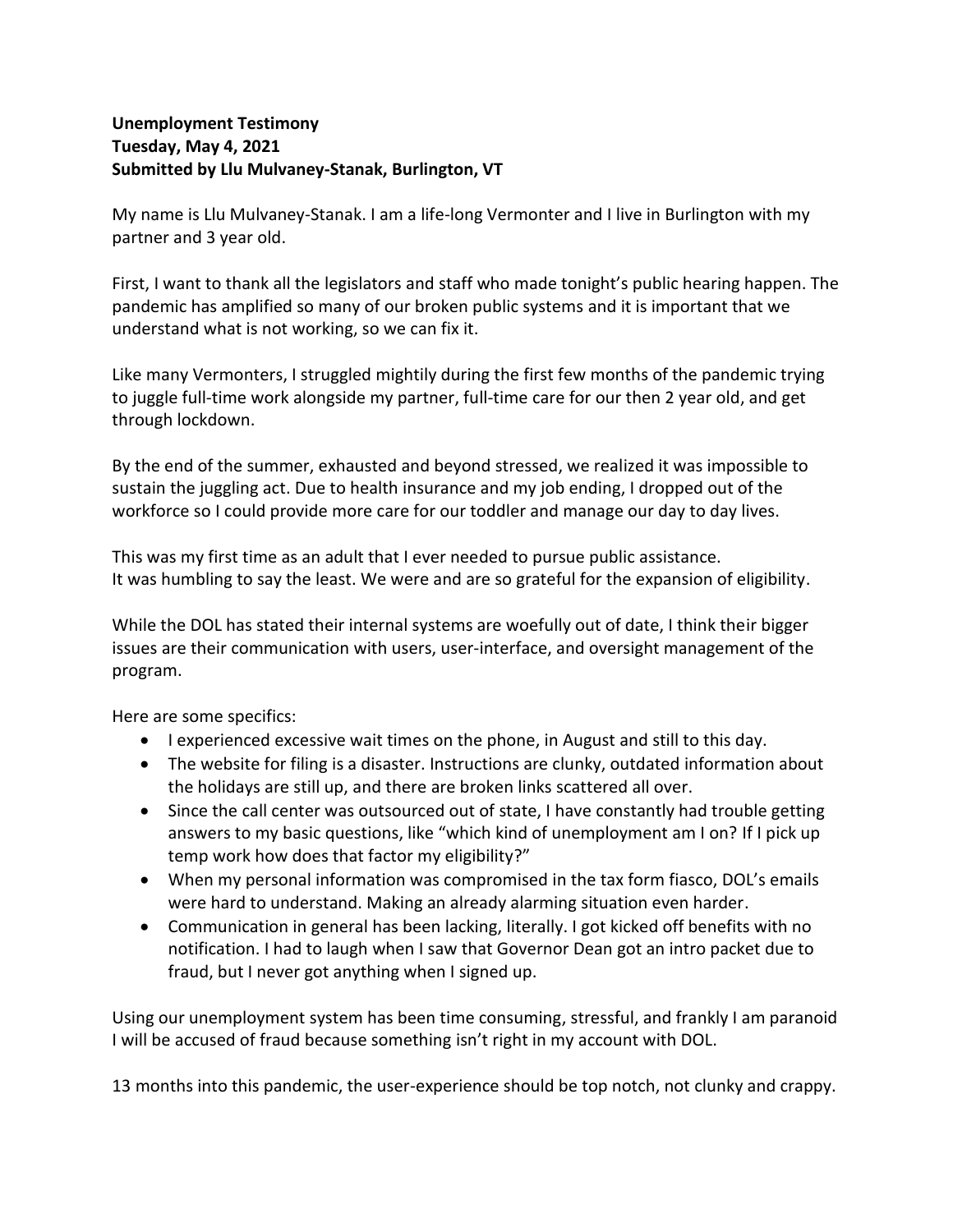## 05/04/2021

I quit my job because it became unsafe due to COVID.

I was running a sorority house at UVM. I was living in close quarters with 19 women who had returned in September from all over the country and who would be attending in-person classes and participating in all other sorts of campus life. The stress became too much when they actually arrived on campus.

My job duties required me to live in the house full-time. Due to COVID, my employer also required me to pick up extra cleaning duties in the house. It felt unsafe because of my personal situation with my partner, so I alerted my supervisor and turned in my notice.

My partner had stage 4 terminal stomach cancer. He was on his 16 chemo treatment at the time and therefore extremely immune-compromised. I had a letter from his doctor to prove it. During the day, I helped him with everything from laundry and cooking, to driving to Dartmouth and the treatment center in St. Johnsbury. I was traveling back to my house in Burlington in the evenings. It just became too risky once the students returned to campus, as I feared exposing him. I didn't see any other options other than to quit.

I loved my job - it was fun and exciting until COVID. Since leaving, the person who replaced me was exposed and asked to quarantine outside the house, along with a few other students. This justified my decision to leave my job.

I contacted my state representative and he referred me to Act 91, page 30 which refers to situations regarding Vermont's response to COVID-19. One of the criteria is caring for a family member who is considered high risk. Therefore, I believe I am entitled to benefits.

Timeline:

I quit on September 13, 2020 and started receiving regular unemployment.

My last check was November 17.

I submitted an appeal December 8.

I am now scheduled on May 17, at which time I have been told I may be denied again. Then I have to submit everything to the PUA program. I have no idea how long that will take either.

Bottom line, I have not seen any money since November 17. And bottom line, the process is way too long and far from over for me. Thank you!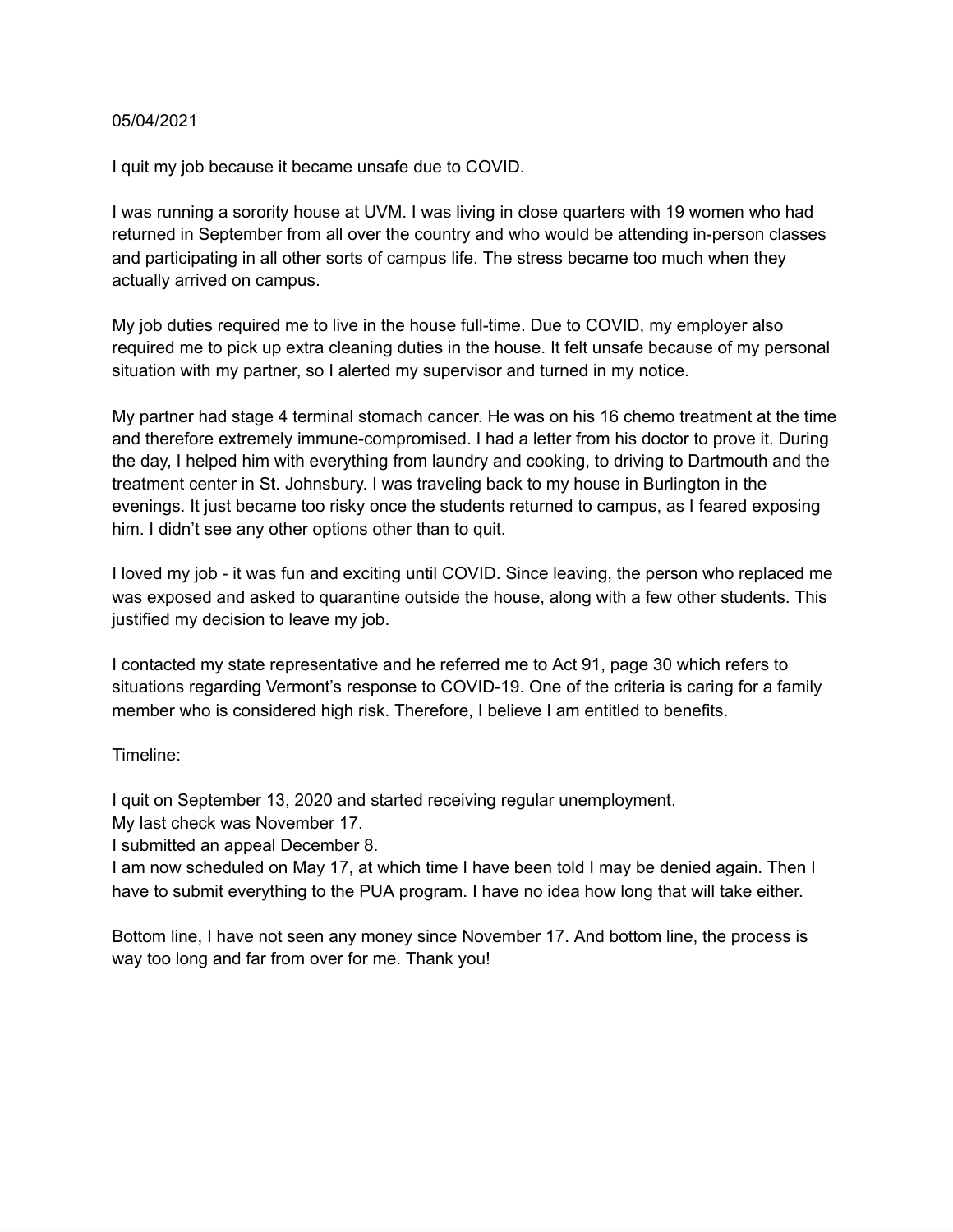## Greeting

I apologize that I am not able to be present with you all. I was called away on business today, however I would like to submit my views on the unemployment issue that is being discussed this afternoon.

I am writing to inform you that we have a major issue with our workforce in Vt. I understand that

Governor Scott has mandated that it is no longer necessary for people on unemployment to go out

and acquire 3 contacts to be eligible to receive unemployment benefits due to the covid pandemic.

This presents a major issue because the individuals that are on unemployment are no longer encouraged to go out looking for a job. I manage a machine shop in the Newport Vt area and I am

having a very difficult time filling employment positions.

In today's world you and I both know that practically everyone has access to the internet and almost everyone has a cell phone with internet access, therefore in the present case, I strongly urge

you as our representative to please work with our Governor to change this mandate and have all

unemployed individuals get a minimum of 3 contacts; via the internet on websites such as "Indeed and the unemployment department". Allowing this to continue brings about a great disservice to both the individual and the workforce.

This country was founded on Capitalism and not socialism, so when we make people dependent on the state we create a socialist state. I have no qualms in helping people but there are a lot of people on unemployment that are healthy enough to work and I can assure you all that there are many many jobs available right now and there is no excuse for people to be unemployed. We at this company worked throughout the entire covid pandemic wearing masks and daily sanitation. That said, PLEASE PLEASE do your country and people a favor and send them back to work.

> Thank you for your consideration **Roger Quirion** Metal Flex Welded Bellows Newport Vermont 802-334-5550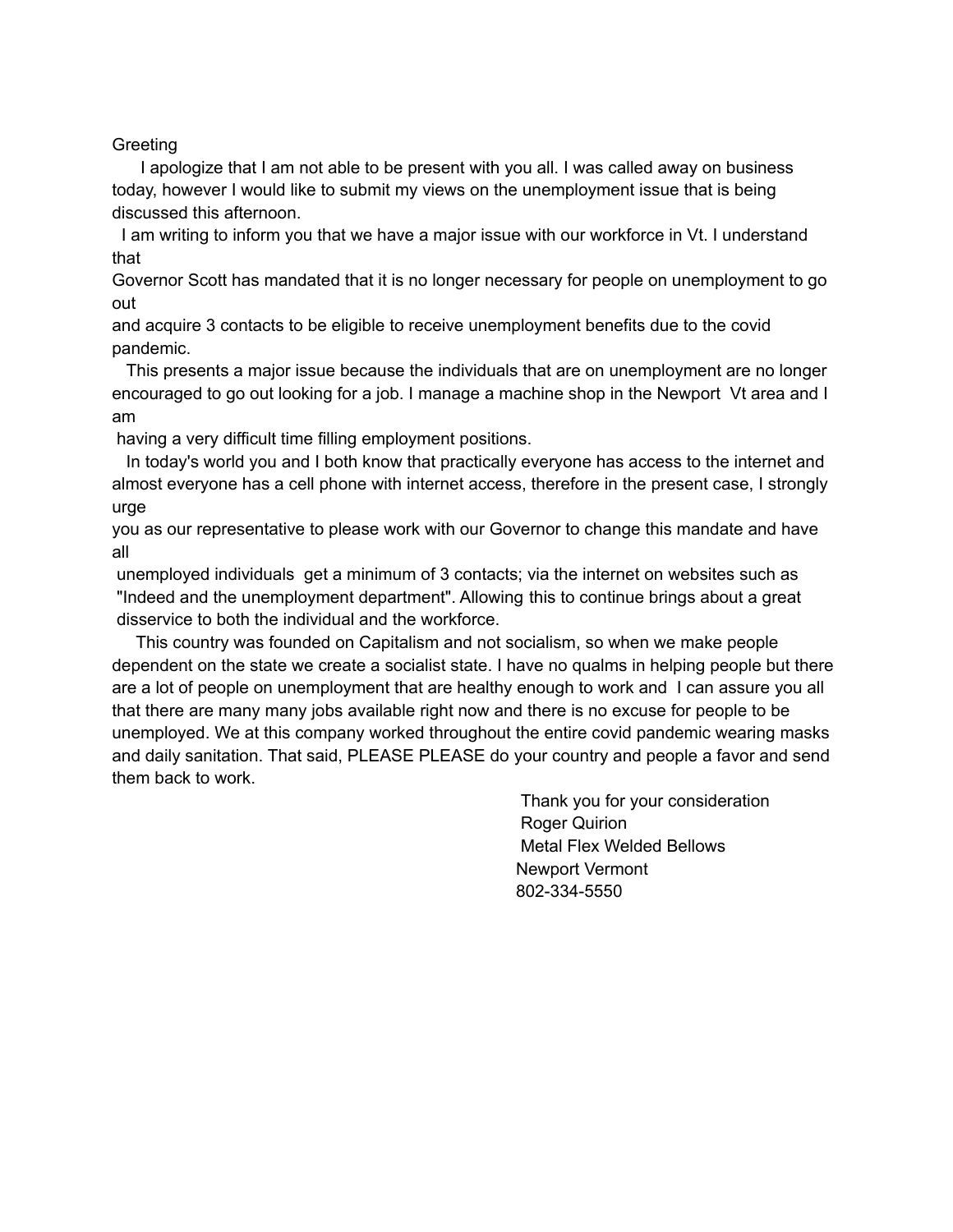**From:** Deborah Wright <safetyguaranteed@hotmail.com> **Sent:** Tuesday, May 4, 2021 4:29 PM To: Testimony **Subject:** Public Hearing on Unemployment Issues during the Pandemic

As the Bellows Falls Village President and the owner of a small, minority, woman-owned construction industry business for the past 18 years, I come here today to tell you that all of us are stuck between a rock and a very, very hard place. The business community and all its sectors have struggled desperately to survive the last year, to do everything and anything to keep the doors open, while keeping our employees safe, and paid, through the pandemic. We have been asked to reinvent ourselves, to leap forward, instead of going back to normal. But the financial struggle isn't over, our breathing room is a mere gasp, as businesses cannot survive without employees.

Yes, we all needed help during this emergency. Every. Single. Vermonter. Funding was made possible, and I thank you for that. My business received a helping hand through the PPP and EIDL programs. Small in comparison to many, but I used that money to pay my employees for eight weeks, 40 hours of wages, to keep them and their families fed and housed through the first two months. No matter how few hours were available to work, I paid a full week. Our main contractor, GMP, also had to deal with COVID-19 as well, and they stopped doing utility work to regroup and develop protocols to manage working in a pandemic environment. That was 5 weeks with no business income. Without their good graces I cannot work my people. I raised my starting wage above the \$15.00 targeted minimum, included additional perks and benefits. It was, and continues to be, a travesty for finding applicants. And it does not appear to be getting any better.

As we begin to see the light at the end of the tunnel, a new emergency arises. Businesses cannot attract employees. People are still being paid to stay home and that money may be as much or more than the earnings they received from an employer. Why return to your former employer or even look for a new one? As long as the spigot remains open this will continue. There is no impetus to return to the work force. No drive to begin again. Millions of former employees across the country are comfortably numb.

Although I appreciate the recent effort of reinstituting the Work search requirement, it will not, and did not before, bring potential employees to our doors, only a strong motivation to earn a living will do that. Please do not make UI payments that softer substitute that kills our businesses and our state. It is time to bring Vermont Forward and all Vermonters need your help to do that.

Thank you for your time. Deborah Wright Green Mountain Traffic Control Inc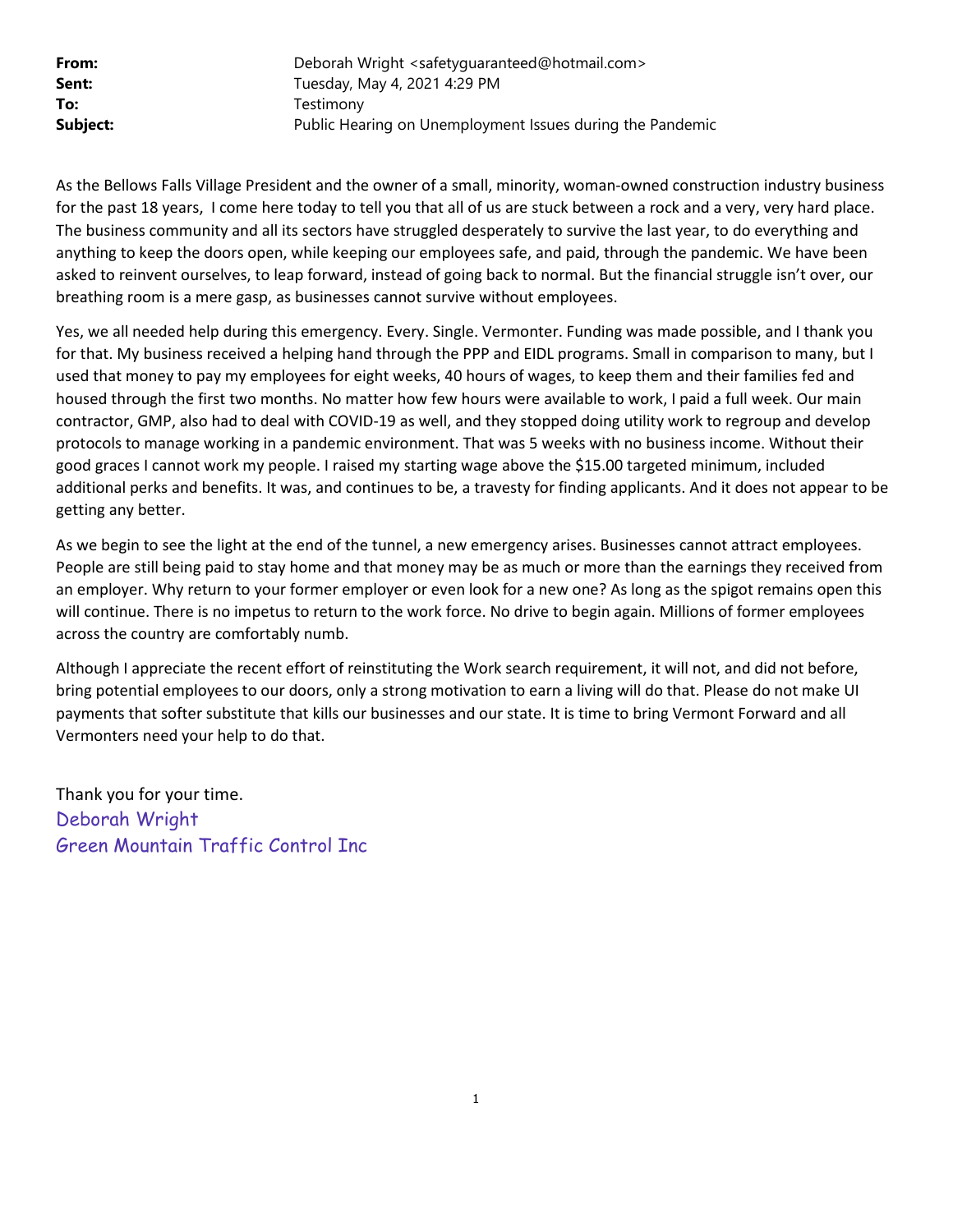From: Julie Suarez Cormier <julie.suarezcormier@gmail.com> **Sent:** Tuesday, May 4, 2021 4:26 PM To: Testimony **Subject:** Public Hearing on Unemployment Insurance Issues Testimony

Hello,

I own Vermont Community Acupuncture, L3C. My husband Lester has been employed full time by me as the clinic manager since the beginning of 2019. For a number of years before that he was employed as a manager at Trattoria Delia while also working for me part-time as a receptionist. When the shutdown occurred last March I was worried that I would not be able to claim unemployment as a self-employed business owner, but was relieved that my husband was able to file. We told our situation to the person on the phone at the Department of Labor, and they said Lester was eligible for benefits since he is a W2 employee, but that I was not. About a week later PUA was announced and we were both able to receive benefits. In the fall we worked part-time and claimed partial benefits, and after we received the healthcare grant from the state we stopped filing for unemployment.

In December our family went for COVID tests. That same week I started to receive email notices with my then 11 year old son's name listed as eligible for a weekly claim for unemployment. I called the Department of Labor because I was worried that someone was fraudulently trying to claim using my son's name. They referred me to the fraud department.

In January my husband (and my other 2 employees) filed for partial unemployment agan. There was a gap between the end of the healthcare grant in December and when we applied for a PPP loan in January. My husband was told that there was a fraud investigation on my account, and since we have the same last name they couldn't pay him until the investigation was complete. They couldn't give him more information.

In February my son received a 1099 for unemployment benefits and I did not. I called and was sent a CORRECTED 1099... again in my son's name.

In March I made an appointment for a COVID vaccine. I called to reschedule the appointment and was told I did not have an appointment. The person on the phone read me my name and my son's birthdate and said I was not eligible due to my age. 12.

I called the Department of Labor again and they fixed the issue with my birthdate. I also received a 1099 in my name. The same week my husband received a notice that he had to pay back his unemployment benefits. They listed only his work at Trattoria Delia (he worked one shift I believe in 2019) and said he had no other eligible work. When I called I was sent to the fraud department, and they said nothing was wrong with my account. The person in charge of my 1099 situation said she was meeting with the assistant director about my case and she would look at my husband's unemployment as well. The next day she emailed me saying there was no problem and we didn't owe anything. I asked her if we needed to file an appeal and she said no. The next month we received another bill asking for my husband's benefits back. I reached out to the woman who told me that we didn't need to file an appeal and she said... we should have filed an appeal. I have the email, thankfully.

A few days later someone else called me and said the reason we need to pay back the benefits is that I have been erroneously paying into UI for my husband and that because I am an LLC and he is my spouse he shouldn't have been eligible to begin with. They said he should be eligible for PUA if he isn't eligible for UI, but that we would have to pay back his benefits first and then reapply. I haven't heard anything since.

We need help.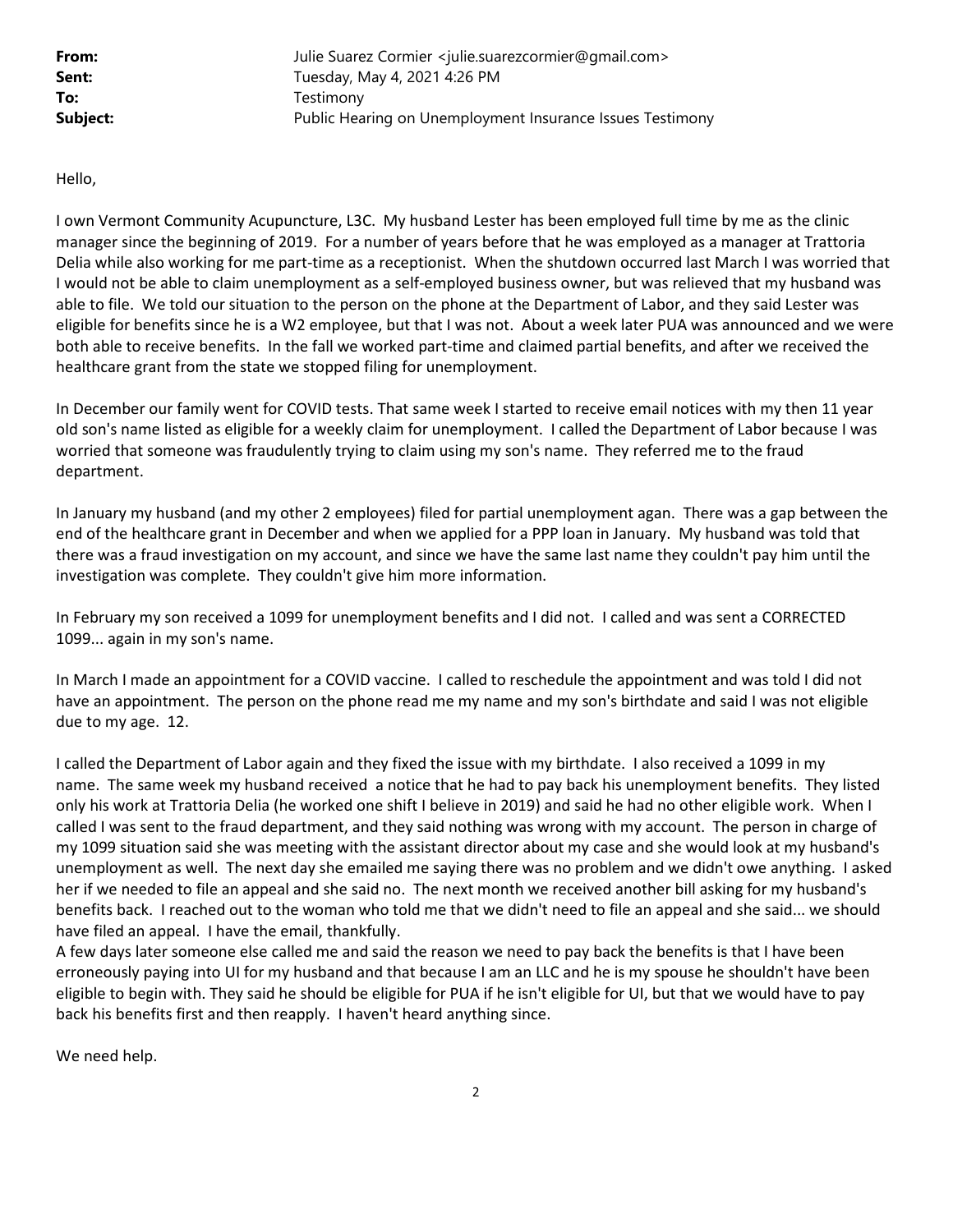Thank you.

Julie Suarez Cormier, Lic.Ac., MAOM Vermont Community Acupuncture 2 Church St, Suite 2J Burlington, VT 05401 www.VtCommunityAcupuncture.org (802) 657-3700

Lead Acupuncturist University of Vermont Medical Center Comprehensive Pain Program julie.suarez-cormier@uvmhealth.org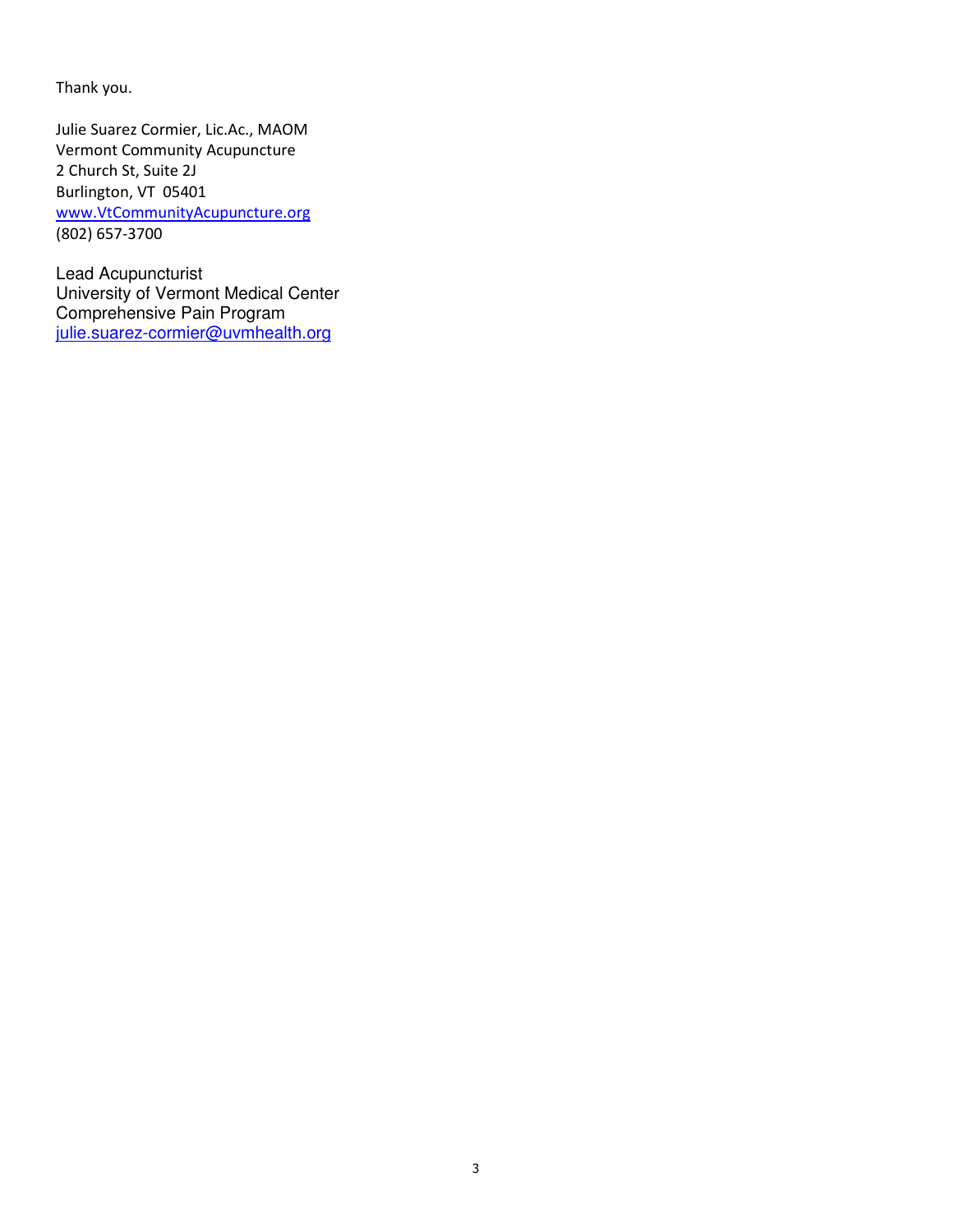From: Ryan Coffey <ryan.l.coffey@gmail.com> **Sent:** Tuesday, May 4, 2021 4:13 PM To: Testimony Subject: Unemployment

I will not be able to join the zoom meeting tonight due to a work commitment. I would like to know if anything is being done regarding people who were serving penalty weeks during the pandemic and received no unemployment benefits what so ever?

Thank You, Ryan Coffey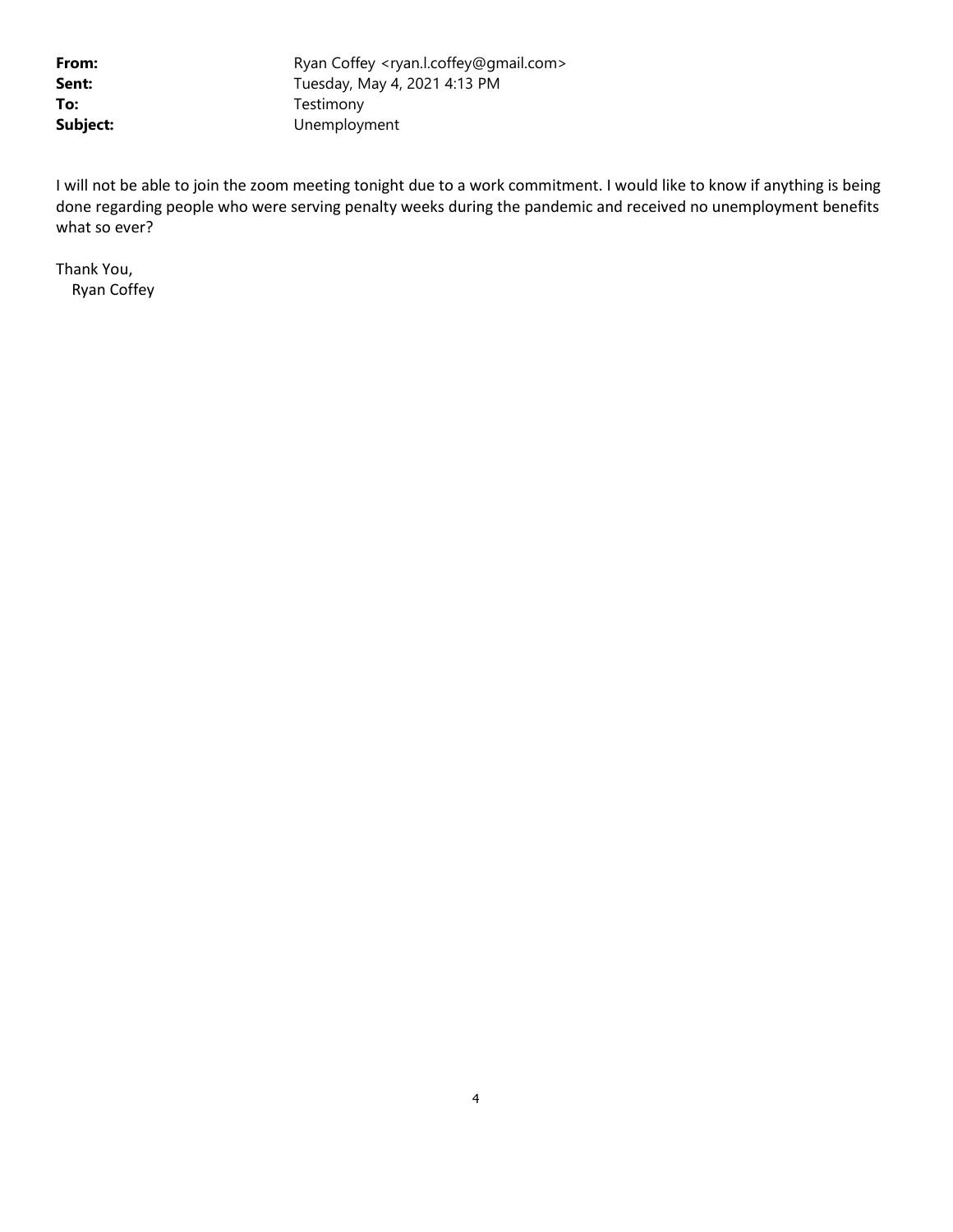From: Arabella Levinsky <levinsky.arabella@gmail.com> **Sent:** Tuesday, May 4, 2021 12:42 PM To: Testimony **Subject:** Testimony for VT unemployment

Hello,

I was the only one in my company who was denied unemployment benefits due to covid-19. I appealed my case, the adjudicator called and left me a message while I was hiking. I got her voicemail in about an hour when I had spotty service. She said I has 6 work hours to call back or she would decide on my case without me. I ran down the mountain to good service, called her 17 times (I have records of this) and left 3 voicemails. She did not answer once of the 17 times (all during her work hours) and she did not call me back. She denied my case. When I appealed my case again, I did not receive my notice letter for the time of the court hearing. Luckily answered my phone and was able to speak. The judge was very biased to my previous employer. I felt through the whole process I was never actually listened to about my experience, and still remain the only employee at my company to not receive unemployment benefits during the covid-19 pandemic. Thank you for listening and I hope this helps to improve the unemployment process for the future.

Arabella Levinsky

Sent from my iPhone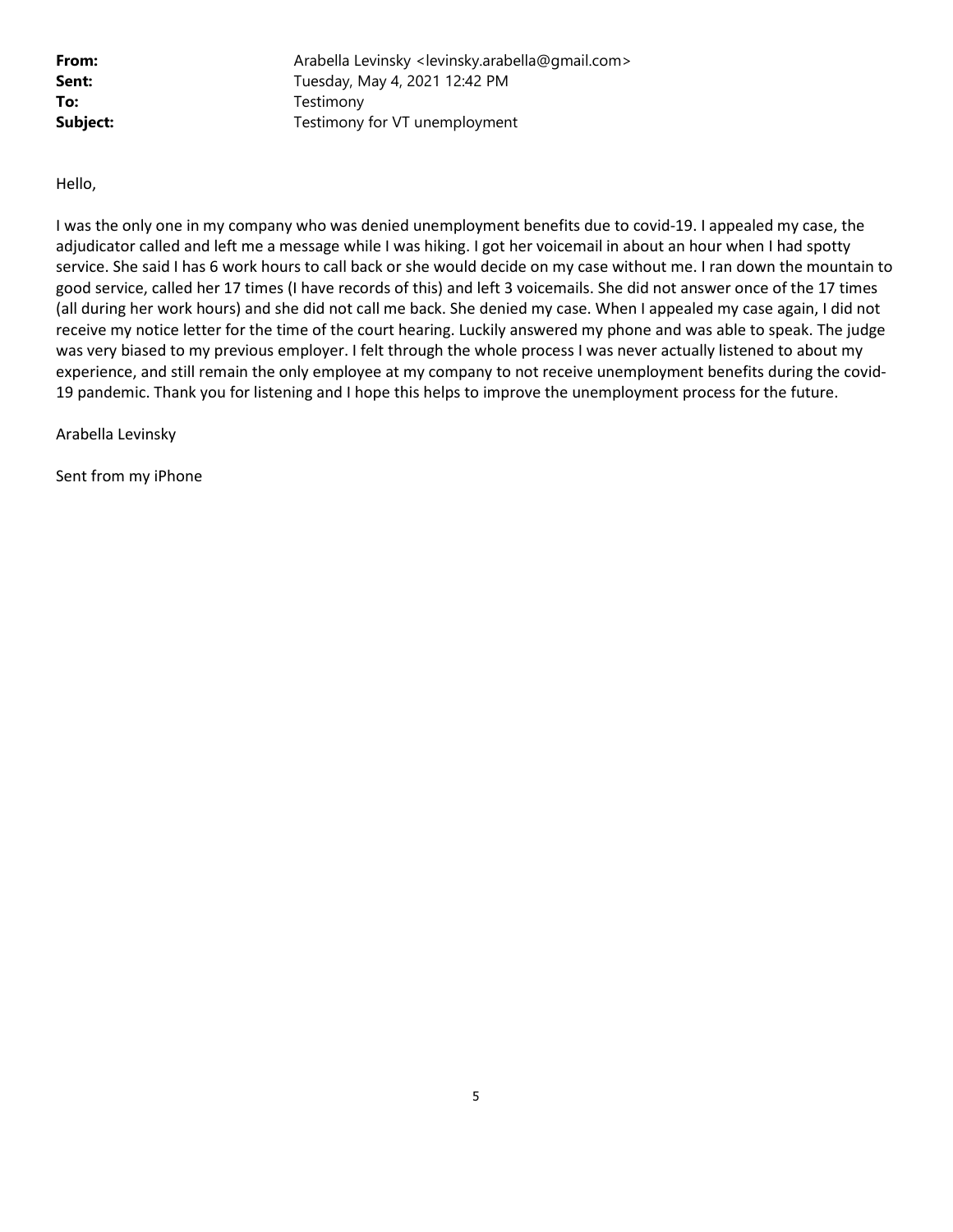From: diana doll <diana9lee@gmail.com> **Sent:** Tuesday, May 4, 2021 10:07 AM To: Testimony Subject: UI issues

Please submit this testimony to the legislature for the live-steam session today at 5:00, thank you.

Prior to February 2020, I was full-time self-employed and also had occasional W-2 employment (a few hours/month). I applied for benefits in April 2020, since both jobs had come to a halt. Based on my W-2 income history (\$1,203), I was deemed eligible for 'regular UI benefits'. However, my self-employment income (\$70,000) wasn't taken into account for the PUA program. The Dept. of Labor plained that they look at W-2 income first; anyone who received W-2 income was disqualified from PUA, regardless of the difference in earnings between the two types of employment.

My weekly UI benefit was determined to be \$145. I managed to find some self-employment gigs, but any week I earn over \$290 (2x the weekly benefit), I became ineligible for both the CARES Act and regular UI benefits. In my case, the weekly CARES Act was significantly more than UI, so choosing to find work resulted in a bleak financial situation due to the loss of the federal benefit.

Had benefits been based on my self-employment history (PUA), the weekly threshold would be much higher than \$145. I would have been incentivized to continue to find work, since doing so wouldn't disqualify me from CARES Act (or UI) benefits.

I learned from the Dept. of Labor that this situation has been brought to their attention by others like myself, but resolution is uncertain. Because the federal government created the pandemic relief programs in a hurry, the ramifications of basing benefits and weekly thresholds on the lowest income source wasn't considered. The person I spoke with at the DoL said they weren't aware of any 'mobilization effort' on the part of people like myself to approach the federal government about the coupling of State UI with federal pandemic relief.

Has the legislature taken up these 2 issues?

1. UI benefits based on lowest source of income.

2. The coupling of CARES Act benefits with weekly eligibility.

Regards ~ Diana D.

--

~ Diana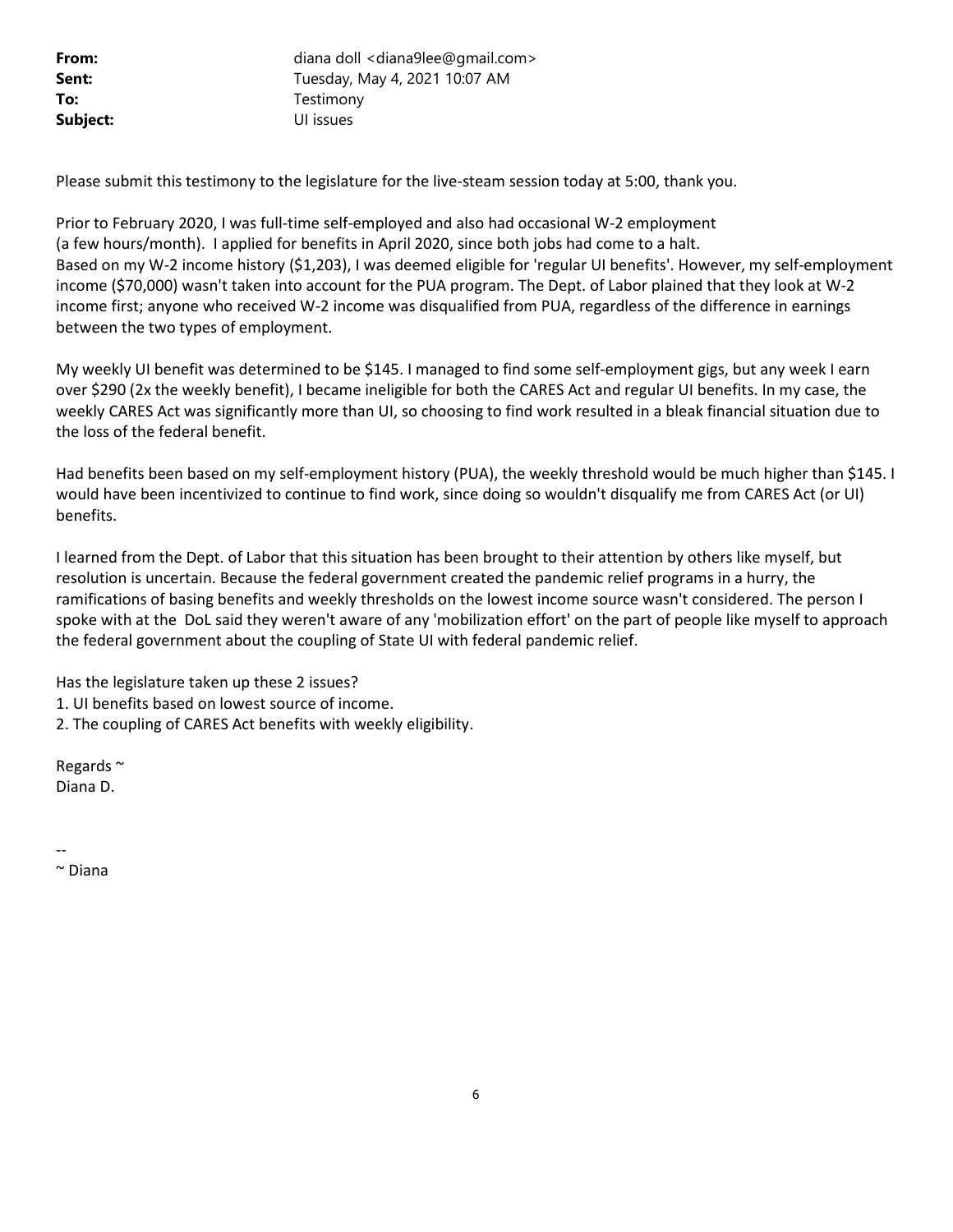

Dear Esteemed Members of the House Committee on Commerce and Economic Development and the House Committee on Government Operations:

The YMCA Alliance of Northern New England, representing the two YMCAs in Vermont, respectfully submits this letter to share the impact of the COVID-19 pandemic on nonprofits like the YMCA that self-fund their unemployment.

Under Vermont law, nonprofits (501c3) are permitted to forego contributions to the unemployment compensation fund, and to reimburse the fund for benefits paid to their employees ("self-fund their unemployment"). Nonprofit employers often elect this reimbursement option because they rarely have a large number of layoffs. In normal circumstances, this is a prudent financial decision made by nonprofits to maximize the efficient use of resources to meet critical community needs.

No one could have anticipated the catastrophic effects of the COVID-19 pandemic. Due to the pandemic, the two Vermont YMCAs were forced to lay off significant numbers of staff. **The cost of the Vermont YMCAs' COVID-related unemployment claims is significant and unprecedented.** Even taking into account the federal unemployment relief included in the CARES and Consolidated Appropriations Acts, this leaves the YMCAs with a crippling, unanticipated financial obligation on top of increased expenses they are already incurring related to operating with the necessary safety protocols in our 'new normal.'

The two Vermont YMCAs serve more than 30,000 Vermonters each year; we provide essential services in our communities to some of Vermont's most vulnerable residents. At the Y, these services include childcare, hunger relief, and community-based chronic disease prevention programs. By providing these services, YMCAs lessen the burden on government. Vermonters need our services now more than ever. These significant and unexpected unemployment costs caused by the pandemic have a direct impact on our ability to provide services in our communities.

The YMCA Alliance of Northern New England appreciates this opportunity to share one of the unexpected impacts of the COVID-19 pandemic on our operations, which directly and adversely affects our ability to serve our communities. We welcome a conversation with state and local leaders to address this issue and how we can work together to support the wellbeing of all Vermonters.

Sincerely,

YMCA Alliance of Northern New England

*Representing:*  Greater Burlington YMCA • Meetings Waters YMCA